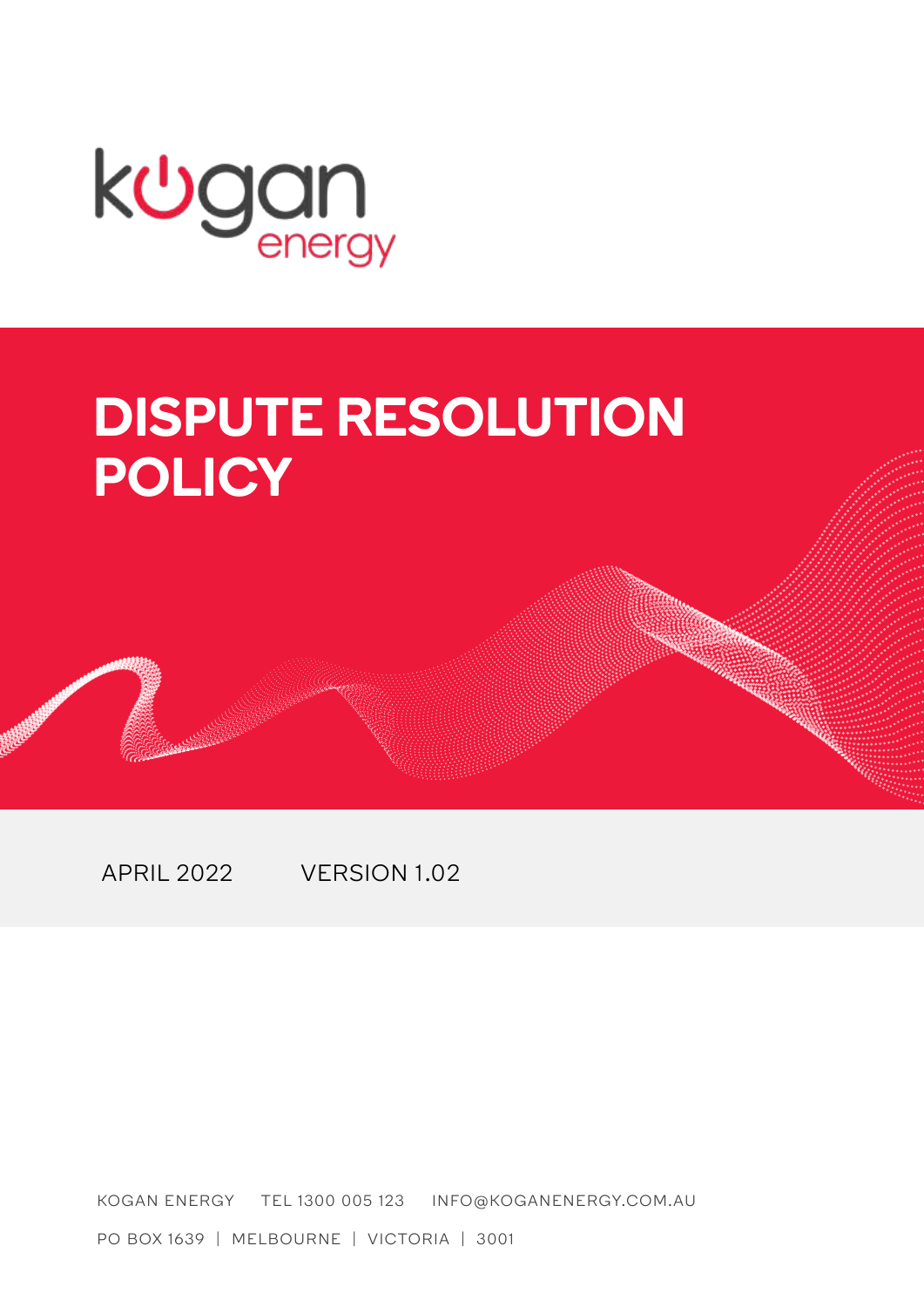# **DISPUTE RESOLUTION POLICY**



**Kogan Energy is committed to keeping every one of our customers as satisfied as we can. We know that sometimes things can go wrong, and we encourage you to reach out to us to see how we can help. The aim of our complaint process is twofold: firstly to reach a fair and reasonable resolution with the individual complainant, and secondly to record and to assess each complaint as part of an ongoing commitment to continuous improvement.**

# **Kogan Energy's Objective**

The objective of this policy is to embed an effective complaint management system, available to all customers, that is compliant with the Australian Standard ISO 10002 – 2018-07 'Customer Satisfaction – Guidelines for complaint handling in organisations'.

Kogan Energy is guided by the following principles when a customer wishes to make a complaint:

**Accessibility** – access to Kogan Energy's complaint process is free of charge, and available to all customers.

**Openness** – Kogan Energy's complaint policy is publically available to all customers and staff, and a complaint manager is always willing to answer any questions about the process.

**Objectivity** – Kogan Energy's complaint managers are trained to not use bias when dealing with a complaint.

**Capacity** – Kogan Energy ensures that sufficient resources are available to facilitate the complaint process and to ensure the best service for customers. The Kogan Energy staff that deal with complaints are trained and are empowered to resolve your complaint. **Responsiveness** – Kogan Energy will endeavour to respond to and resolve complaints as quickly as practical.

**Confidentiality** – Kogan Energy only collects and uses personal information about a complainant in accordance with its Privacy Policy.

**Accountability** – Kogan Energy ensures that details of complaints are filtered to senior management as appropriate.

**Continuous Improvement** – Kogan Energy undertakes quarterly analysis of complaints to identify any root causes of complaints that can be rectified with training or development.

### **How to make a complaint**

In the event that you wish to make a complaint, we encourage you to give us a call on 1300 005 123 and speak to a Customer Service Representative in the first instance. We train all of our representatives to be open, impartial and intuitive.

If you are dissatisfied with Kogan Energy's initial response, you are able to escalate your query to a complaint using one of the following methods:

| <b>Phone:</b> | 1300 005 123 between 8am and 7pm, Monday to Friday.<br>You can request at any time to speak with a Team Leader. |
|---------------|-----------------------------------------------------------------------------------------------------------------|
| Email:        | complaints@koganenergy.com.au                                                                                   |
| Post:         | Contact Centre Manager, Kogan Energy, GPO Box 1639, Melbourne 3001                                              |
| Fax:          | 1800 881 158                                                                                                    |